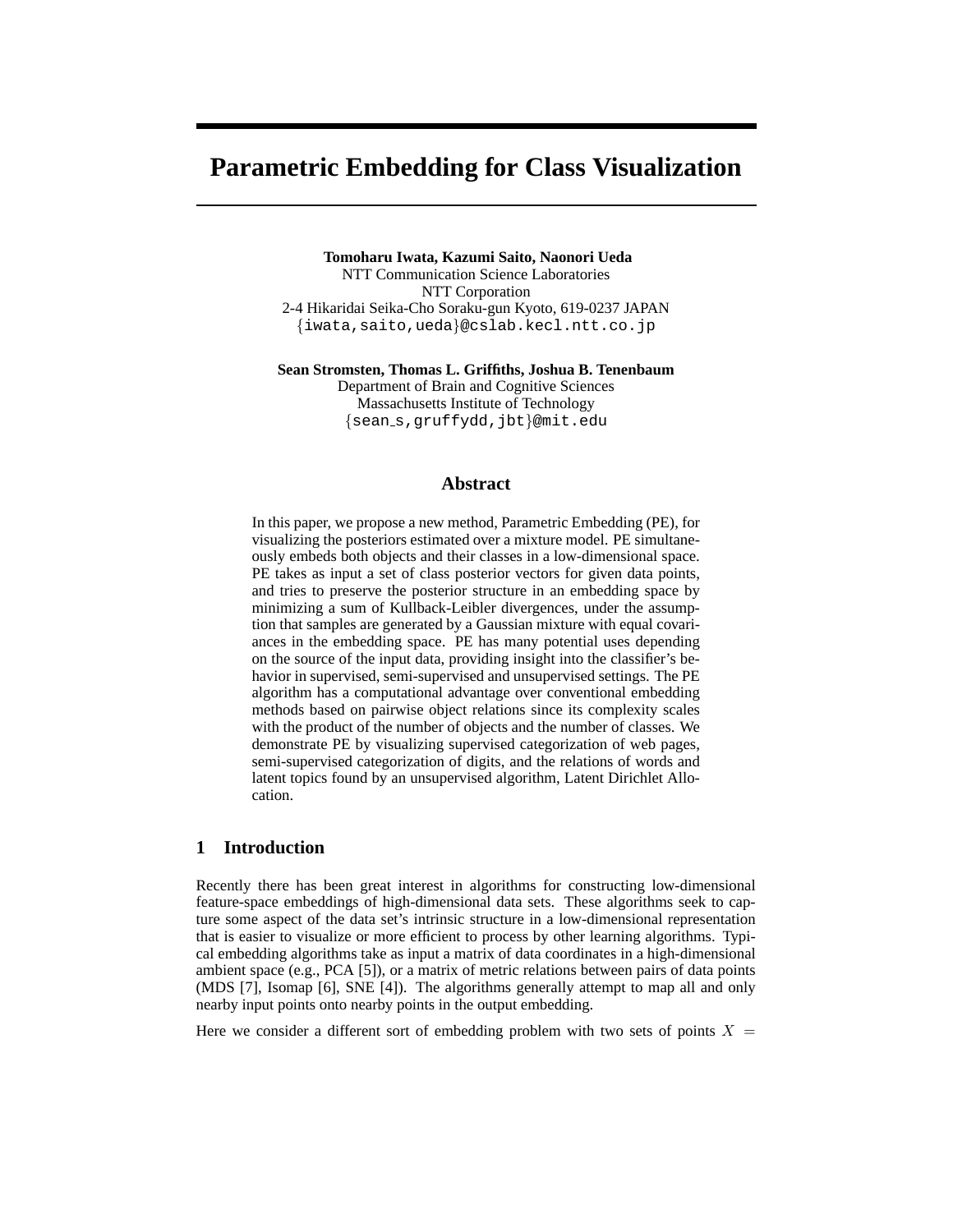$\{x_1, \ldots, x_N\}$  and  $C = \{c_1, \ldots, c_K\}$ , which we call "objects"  $(X)$  and "classes" (C). The input consists of conditional probabilities  $p(c_k|\mathbf{x}_n)$  associating each object  $\mathbf{x}_n$  with each class  $c_k$ . Many kinds of data take this form: for a classification problem, C may be the set of classes, and  $p(c_k|\mathbf{x}_n)$  the posterior distribution over these classes for each object  $\mathbf{x}_n$ ; in a marketing context, C might be a set of products and  $p(c_k|\mathbf{x}_n)$  the probabilistic preferences of a consumer; or in language modeling, C might be a set of semantic topics, and  $p(c_k|\mathbf{x}_n)$ the distribution over topics for a particular document, as produced by a method like Latent Dirichlet Allocation (LDA) [1]. Typically, the number of classes is much smaller than the number of objects,  $K \ll N$ .

We seek a low-dimensional embedding of both objects and classes such that the distance between object n and class k is monotonically related to the probability  $p(c_k|\mathbf{x}_n)$ . This embedding simultaneously represents not only the relations between objects and classes, but also the relations within the set of objects and within the set of classes – each defined in terms of relations to points in the other set. That is, objects that tend to be associated with the same classes should be embedded nearby, as should classes that tend to have the same objects associated with them. Our primary goals are visualization and structure discovery, so we typically work with two- or three-dimensional embeddings.

Object-class embeddings have many potential uses, depending on the source of the input data. If  $p(c_k|\mathbf{x}_n)$  represents the posterior probabilities from a supervised Bayesian classifier, an object-class embedding provides insight into the behavior of the classifier: how well separated the classes are, where the errors cluster, whether there are clusters of objects that "slip through a crack" between two classes, which objects are not well captured by any class, and which classes are intrinsically most confusable with each other. Answers to these questions could be useful for improved classifier design. The probabilities  $p(c_k|\mathbf{x}_n)$ may also be the product of unsupervised or semi-supervised learning, where the classes  $c_k$  represent components in a generative mixture model. Then an object-class embedding shows how well the intrinsic structure of the objects (and, in a semi-supervised setting, any given labels) accords with the clustering assumptions of the mixture model.

Our specific formulation of the embedding problem assumes that each class  $c_k$  can be represented by a spherical Gaussian distribution in the embedding space, so that the embedding as a whole represents a simple Gaussian mixture model for each object  $x_n$ . We seek an embedding that matches the posterior probabilities for each object under this Gaussian mixture model to the input probabilities  $p(c_k|\mathbf{x}_n)$ . Minimizing the Kullback-Leibler (KL) divergence between these two posterior distributions leads to an efficient algorithm, which we call *Parametric Embedding* (PE).

PE can be seen as a generalization of stochastic neighbor embedding (SNE). SNE corresponds to a special case of PE where the objects and classes are identical sets. In SNE, the class posterior probabilities  $p(c_k|\mathbf{x}_n)$  are replaced by the probability  $p(\mathbf{x}_m|\mathbf{x}_n)$  of object  $x_n$  under a Gaussian distribution centered on  $x_m$ . When the inputs (posterior probabilities) to PE come from an unsupervised mixture model, PE performs unsupervised dimensionality reduction just like SNE. However, it has several advantages over SNE and other methods for embedding a single set of data points based on their pairwise relations (e.g., MDS, Isomap). It can be applied in supervised or semi-supervised modes, when class labels are available. Because its computational complexity scales with  $NK$ , the product of the number of objects and the number of classes, it can be applied efficiently to data sets with very many objects (as long as the number of classes remains small). In this sense, PE is closely related to landmark MDS (LMDS) [2], if we equate classes with landmarks, objects with data points, and  $-\log p(c_k|\mathbf{x}_n)$  with the squared distances input to LMDS. However, LMDS lacks a probabilistic semantics and is only suitable for unsupervised settings. Lastly, even if hard classifications are not available, it is often the relations of the objects to the classes, rather than to each other, that we are interested in.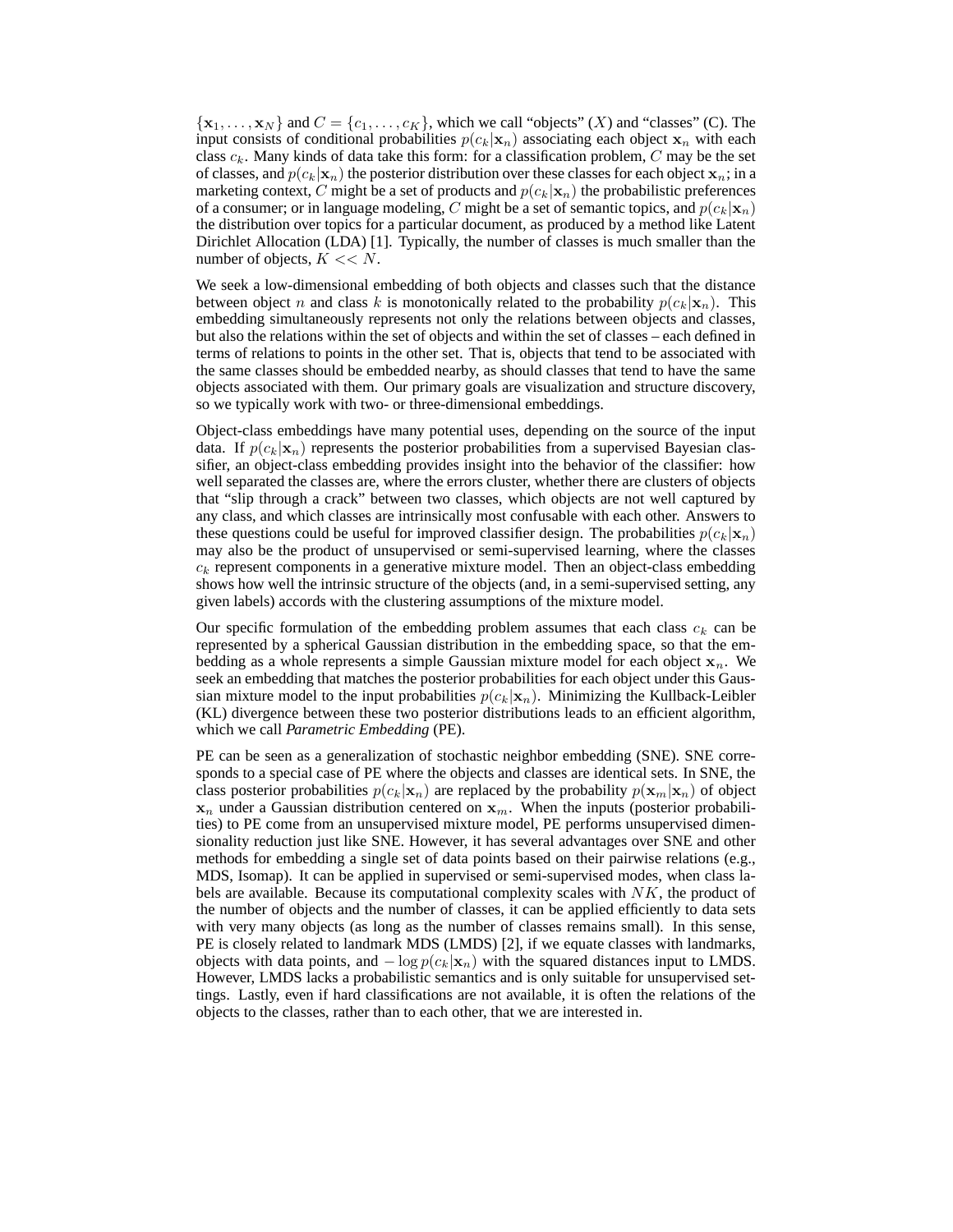After describing the mathematical formulation and optimization procedures used in PE (Section 2), we present applications to visualizing the structure of several kinds of class posteriors. In section 3, we look at supervised classifiers of hand-labeled web pages. In section 4, we examine semi-supervised classifiers of handwritten digits. Lastly, in section 5, we apply PE to an unsupervised probabilistic topics model, treating latent topics as classes, and words as objects. PE handles these datasets easily, in the last producing an embedding for over 26,000 objects in a little over a minute (on a 2GHz Pentium computer).

#### **2 Parametric Embedding method**

Given as input conditional probabilities  $p(c_k|\mathbf{x}_n)$ , PE seeks an embedding of objects with coordinates  $\mathbf{r}_n$  and classes with coordinates  $\phi_k$ , such that  $p(c_k|\mathbf{x}_n)$  is approximated as closely as possible by the posterior probabilities from a unit-variance spherical Gaussian mixture model in the embedding space:

$$
p(c_k|\mathbf{r}_n) = \frac{p(c_k) \exp(-\frac{1}{2} \| \mathbf{r}_n - \phi_k \|^2)}{\sum_{l=1}^K p(c_l) \exp(-\frac{1}{2} \| \mathbf{r}_n - \phi_l \|^2)}.
$$
 (1)

Here  $\|\cdot\|$  is the Euclidean norm in the embedding space. When the conditional probabilities  $p(c_k|\mathbf{x}_n)$  arise as posterior probabilities from a mixture model, we will also typically be given priors  $p(c_k)$  as input; otherwise the  $p(c_k)$  terms above may be assumed equal.

It is natural to measure the degree of correspondence between input probabilities and embedding-space probabilities using a sum of KL divergences for each object:  $\sum_{n=1}^{N}$  KL $(p(c_k|\mathbf{x}_n)||p(c_k|\mathbf{r}_n))$ . Minimizing this sum w.r.t.  $\{p(c_k|\mathbf{r}_n))\}$  is equivalent to minimizing the objective function

$$
E(\lbrace \mathbf{r}_n \rbrace, \lbrace \boldsymbol{\phi}_k \rbrace) = -\sum_{n=1}^N \sum_{k=1}^K p(c_k | \mathbf{x}_n) \log p(c_k | \mathbf{r}_n). \tag{2}
$$

Since this minimization problem cannot be solved analytically, we employ a coordinate descent method. We initialize  $\{\phi_k\}$ , and we iteratively minimize E w.r.t. to  $\{\phi_k\}$  or  $\{r_n\}$ while fixing the other set of parameters, until  $E$  converges.

Derivatives of  $E$  are:

$$
\frac{\partial E}{\partial \mathbf{r}_n} = \sum_{k=1}^K \alpha_{n,k} (\mathbf{r}_n - \boldsymbol{\phi}_k) \text{ and } \frac{\partial E}{\partial \boldsymbol{\phi}_k} = \sum_{n=1}^N \alpha_{n,k} (\boldsymbol{\phi}_k - \mathbf{r}_n), \tag{3}
$$

where  $\alpha_{n,k} = p(c_k|\mathbf{x}_n) - p(c_k|\mathbf{r}_n)$ . These learning rules have an intuitive interpretation (analogous to those in SNE) as a sum of forces pulling or pushing  $\mathbf{r}_n$  ( $\phi_k$ ) depending on the sign of  $\alpha_{n,k}$ . Importantly, the Hessian of E w.r.t.  $\{r_n\}$  is a semi-positive definite matrix:

$$
\frac{\partial^2 E}{\partial \mathbf{r}_n \partial \mathbf{r}'_n} = \sum_{k=1}^K p(c_k | \mathbf{r}_n) \phi_k \phi'_k - \left( \sum_{k=1}^K p(c_k | \mathbf{r}_n) \phi_k \right) \left( \sum_{k=1}^K p(c_k | \mathbf{r}_n) \phi_k \right)' \tag{4}
$$

since the r.h.s. of (4) is exactly a covariance matrix. Thus we can find the *globally* optimal solution for  $\{r_n\}$  given  $\{\phi_k\}$ .<sup>1</sup> The computational complexity of PE is  $O(NK)$ , which is much more efficient than that of pairwise (dis)similarity-based methods with  $O(N^2)$ computations (such as SNE, MDS, or Isomap).

<sup>&</sup>lt;sup>1</sup>In our experiments, we found that optimization proceeded more smoothly with a regularized objective function,  $J = E + \eta_r \sum_{n=1}^{N} || \mathbf{r}_n ||^2 + \eta_\phi \sum_{k=1}^{K} || \phi_k ||^2$ , where  $\eta_r, \eta_\phi > 0$ .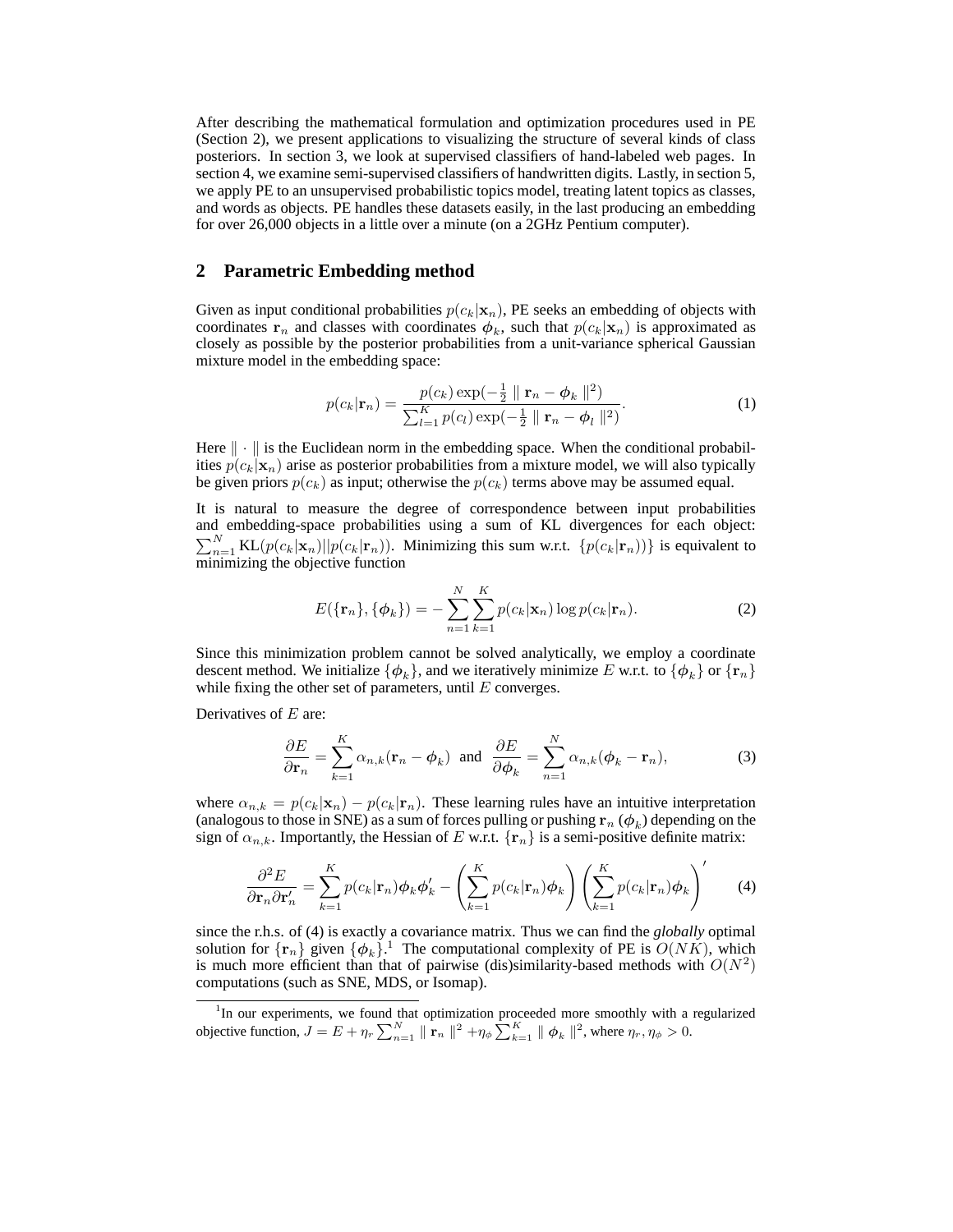## **3 Analyzing supervised classifiers on web data**

In this section, we show how PE can be used to visualize the structure of labeled data (web pages) in a supervised classification task. We also compare PE with two conventional methods, MDS [7] and Fisher linear discriminant analysis (FLDA) [3]. MDS seeks a lowdimensional embedding that preserves the input distances between objects. It does not normally use class labels for data points, although below we discuss a way to apply MDS to label probabilities that arise in classification. FLDA, in contrast, naturally uses labeled data in constructing a low-dimensional embedding. It seeks a a linear projection of the objects' coordinates in a high-dimensional ambient space that maximizes between-class variance and minimizes within-class variance.

The set of objects comprised 5500 human-classified web pages: 500 pages sampled from each of 11 top level classes in Japanese directories of Open Directory (http://dmoz.org/). Pages with less than 50 words, or which occurred under multiple categories, were eliminated. A Naive Bayes (NB) classifier was trained on the full data (represented as word frequency vectors). Posterior probabilities  $p(c_k|\mathbf{x}_n)$  were calculated for classifying each object (web page), assuming its true class label was unknown. These probabilities, as well as estimated priors  $p(c_k)$ , form the input to PE.

Fig.1(a) shows the output of PE, which captures many features of this data set and classification algorithm. Pages belonging to the same class tend to cluster well in the embedding, which makes sense given the large sample of labeled data. Related categories are located nearby: e.g., sports and health, or computers and online-shopping. Well-separated clusters correspond to classes (e.g. sports) that are easily distinguished from others. Conversely, regional pages are dispersed, indicating that they are not easily classified. Distinctive pages are evident as well: a few pages that are scattered among the objects of another category might be misclassified. Pages located between clusters are likely to be categorized in multiple classes; arcs between two classes show subsets of objects that distribute their probability among those two classes and no others.

Fig.1(b) shows the result of MDS applied to cosine distances between web pages. No labeled information is used (only word frequency vectors for the pages), and consequently no class structure is visible. Fig.1(c) shows the result of FLDA. To stabilize the calculation, FLDA was applied only after word frequencies were smoothed via SVD. FLDA uses label information, and clusters together the objects in each class better than MDS does. However, most clusters are highly overlapping, and the separation of classes is much poorer than with PE. This seems to be a consequence of FLDA's restriction to purely linear projections, which cannot, in general, separate all of the classes.

Fig.1(d) shows another way of embedding the data using MDS, but this time applied to Euclidean distances in the  $(K-1)$  –dimensional space of posterior distributions  $p(c_k|\mathbf{x}_n)$ . Pages belonging to the same class are definitely more clustered in this mode, but still the clusters are highly overlapping and provide little insight into the classifier's behavior. This version of MDS uses the same inputs as PE, rather than any high-dimensional word frequency vectors, but its computations are not explicitly probabilistic. The superior results of PE (Fig.1(a)) illustrate the advantage of optimizing an appropriate probabilistic objective function.

### **4 Application to semi-supervised classification**

The utility of PE for analyzing classifier performance may best be illustrated in a semisupervised setting, with a large unlabeled set of objects and a smaller set of labeled objects. We fit a probabilistic classifier based on the labeled objects, and we would like to visualize the behavior of the classifier applied to the unlabeled objects, in a way that suggests how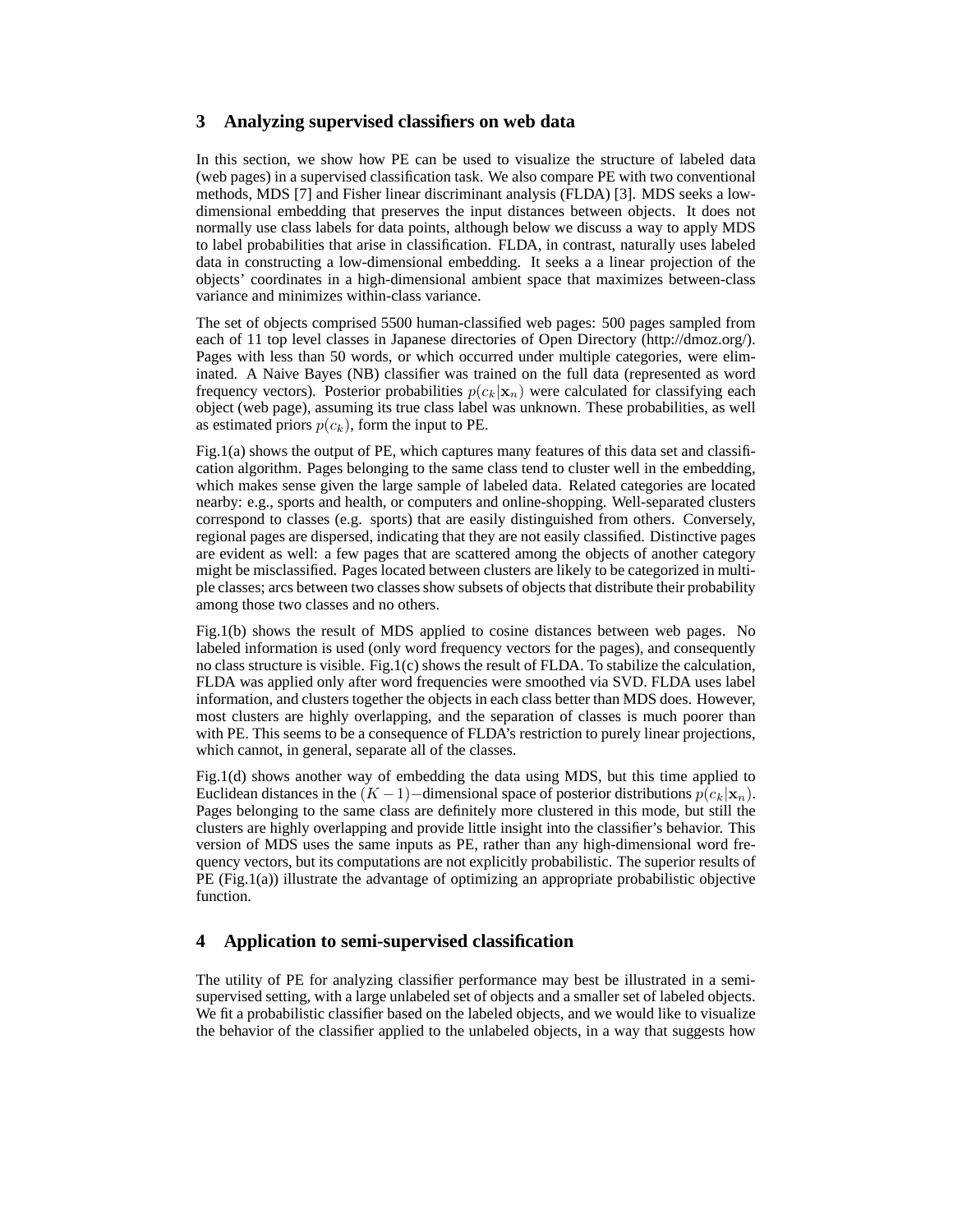

Figure 1: The visualizations of categorized web pages. Each of the 5500 web pages is show by a particle with shape indicating the page's class.

accurate the classifier is likely to be and what kinds of errors it is likely to make.

We constructed a simple probabilistic classifier for 2558 handwritten digits (classes 0-4) from the MNIST database. The classifier was based on a mixture model for the density of each class, defined by selecting either 10 or 100 digits uniformly at random from each class and centering a fixed-covariance Gaussian (in pixel space) on each of these examples – essentially a soft nearest-neighbor method. The posterior distribution over this classifier for all 2558 digits was submitted as input to PE.

The resulting embeddings allow us to predict the classifiers' patterns of confusions, calculated based on the true labels for all 2558 objects. Fig. 2 shows embeddings for both 10 labels/class and 100 labels/class. In both cases we see five clouds of points corresponding to the five classes. The clouds are elongated and oriented roughly towards a common center, forming a star shape (also seen to some extent in our other applications). Objects that concentrate their probability on only one class will lie as far from the center of the plot as possible – ideally, even farther than the mean of their class, because this maximizes their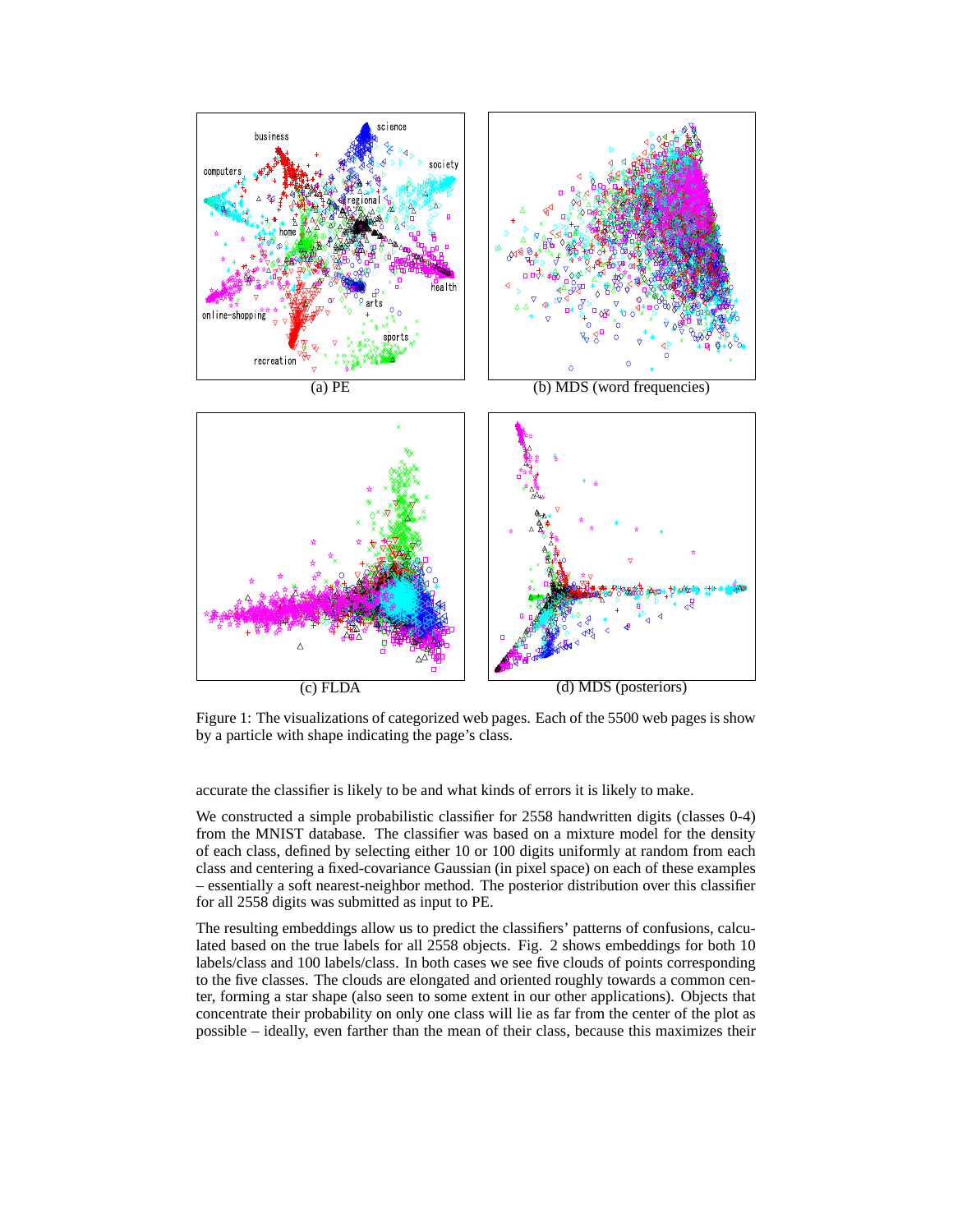

Figure 2: Parametric embeddings for handwritten digit classification. Each dot represents the coordinates  $\mathbf{r}_n$  of one image. Boxed numbers represent the class means  $\phi_k$ .  $\overrightarrow{\chi}$ 's show labeled examples used to train the classifier. Images of several unlabeled digits are shown for each class.

posterior probability on that class. Moving towards the center of the plot, objects become increasingly confused with other classes.

Relative to using only 10 labels/class, using 100 labels yields clusters that are more distinct, reflecting better between-class discrimination. Also, the labeled examples are more evenly spread through each cluster, reflecting more faithful within-class models and less overfitting. In both cases, the '1' class is much closer than any other to the center of the plot, reflecting the fact that instances of other classes tend to be mistaken for '1's. Instances of other classes near the '1' center also tend to look rather "one-like" – thinner and more elongated. The dense cluster of points just outside the mean for '1' reflects the fact that '1's are rarely mistaken for other digits. In Fig. 2(a), the '0' and '3' distributions are particularly overlapping, reflecting that those two digits are most readily confused with each other (apart from 1). The 'webbing' between the diffuse '2' arm and the tighter '3' arm reflects the large number of '2's taken for '3's. In Fig. 2(b), that 'webbing' persists, consistent with the observation that (again, apart from many mistaken responses of 1) the confusion of '2's for '3's is the only large-scale error these larger data permit.

# **5 Application to unsupervised latent class models**

In the applications above, PE was applied to visualize the structure of classes based at least to some degree on labeled examples. The algorithm can also be used in a completely unsupervised setting, to visualize the structure of a probabilistic generative model based on latent classes. Here we illustrate this application of PE by visualizing a semantic space of word meanings: objects correspond to words, and classes correspond to topics in a latent Dirichlet allocation (LDA) model [1] fit to a large  $(>\frac{37,000}{1000}$  documents,  $>12,000,000$  word tokens) corpus of educational materials for first grade to college (TASA). The problem of mapping a large vocabulary is particularly challenging, and, with over 26,000 objects (word types), prohibitively expensive for pairwise methods. Again, PE solves for the configuration shown in about a minute.

In LDA (not to be confused with FLDA above), each topic defines a probability distribution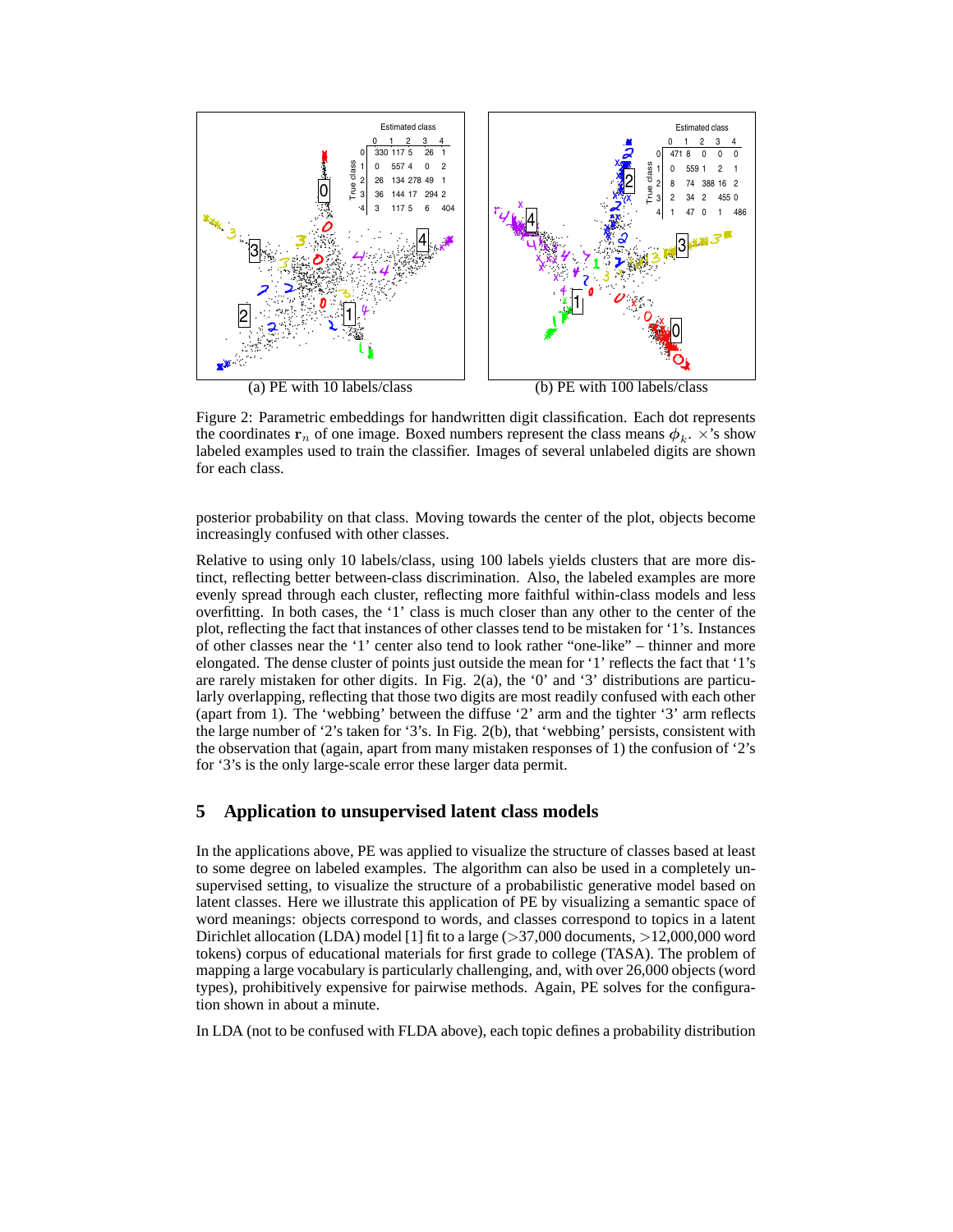

Figure 3: Parametric embedding for word meanings and topics based on posterior distributions from an LDA model. Each dot represents the coordinates  $r_n$  of one word. Large phrases indicate the positions of topic means  $\phi_k$  (with topics labeled intuitively). Examples of words that belong to one or more topics are also shown.

over word types that can occur in a document. This model can be inverted to give the probability that topic  $c_k$  was responsible for generating word  $x_n$ ; these probabilities  $p(c_k|\mathbf{x}_n)$ provide the input needed to construct a space of word and topic meanings in PE.

More specifically, we fit a 50-topic LDA model to the TASA corpus. Then, for each word type, we computed its posterior distribution restricted to a subset of 5 topics, and input these conditional probabilities to PE (with  $N = 26, 243, K = 5$ ). Fig. 3 shows the resulting embedding. As with the embeddings in Figs. 1 and 2, the topics are arranged roughly in a star shape, with a tight cluster of points at each corner of the star corresponding to words that place almost all of their probability mass on that topic. Semantically, the words in these extreme clusters often (though not always) have a fairly specialized meaning particular to the nearest topic. Moving towards the center of the plot, words take on increasingly general meanings.

This embedding shows other structures not visible in previous figures: in particular, dense curves of points connecting every pair of clusters. This pattern reflects the characteristic probabilistic structure of topic models of semantics: in addition to the clusters of words that associate with just one topic, there are many words that associate with just two topics, or just three, and so on. The dense curves in Fig. 3 show that for any pair of topics in this corpus, there exists a substantial subset of words that associate with just those topics.